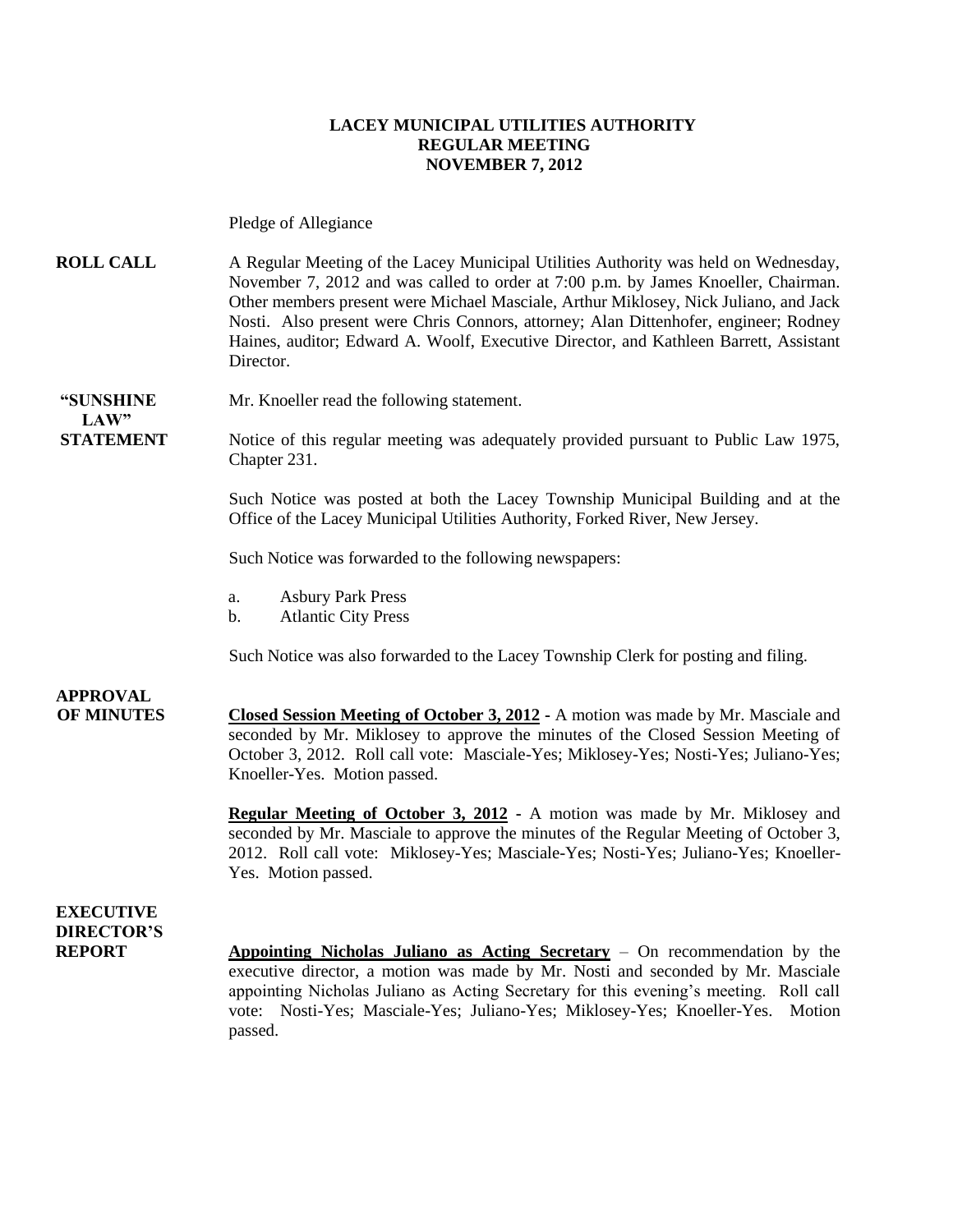**Cash Balance Report - Period Ending September 30, 2012** - Mr. Woolf summarized the cash balances for period ending September 30, 2012 as follows: Total cash balance for the unrestricted accounts were \$3,557,887.91, with earnings of \$981.35. Total cash balance for the restricted accounts held by the trustee were \$8,926,912.29, with earnings of \$5,757.22. Current period interest on the restricted and unrestricted accounts was \$6,738.57. Year-to-date earnings on all interest bearing accounts were \$50,703.84.

**Resolution 2012-60 – Award Contract for Pump Maintenance and Repair for 2013** On recommendation by the executive director, a motion was made by Mr. Masciale and seconded by Mr. Miklosey to adopt *Resolution 2012-60, Resolution of the Lacey Municipal Utilities Authority, County of Ocean, State of New Jersey, Awarding a Contract for the Pump Maintenance and Repair for 2013 to Motors & Drives, Inc. of Freehold, New Jersey,* in the amount of \$27,341.00. Roll call vote: Masciale-Yes; Miklosey-Yes; Nosti-Yes; Juliano-Yes; Knoeller-Yes. Motion passed.

**Resolution 2012-61 – Transfer of Funds – 2012 Sewer and Water Budgets** - On recommendation by the executive director, a motion was made by Mr. Nosti and seconded by Mr. Juliano to adopt *Resolution 2012-61, Resolution of the Lacey Municipal Utilities Authority, County of Ocean, State of New Jersey, Authorizing Transfer of Funds, 2012 Sewer and Water Budgets.* Roll call vote: Nosti-Yes; Juliano-Yes; Miklosey-Yes; Masciale-Yes; Knoeller-Yes. Motion passed.

**January 2, 2013 Board Meeting – On recommendation by the executive director, a** motion was made by Mr. Miklosey and seconded by Mr. Nosti to reschedule the January 2, 2013 board meeting to January 9, 2013. Roll call vote: Miklosey-Yes; Nosti-Yes; Juliano-Yes; Masciale-Yes; Knoeller-Yes. Motion passed.

**2013 Water Rate Hearing** – Mr. Woolf stated he would be advertising a water rate hearing to be held at the December 5, 2012 board meeting to examine the Authority's water rates and fees for 2013. Mr. Knoeller asked that a Finance Committee be held before the rate hearing.

**Earie Way** – Mr. Woolf stated he received a request for a long water service on Earie Way. He explained the roadway is improved 50 feet in front of the property; however, the water main is short by approximately 80 feet. There is another property across the street that is also interested in a long water service, and recommends extending the water main to reach these two properties. He stated the cost estimate to extend the water main for the materials is approximately \$3,000. However, if the water main were extended, the Authority would be able to receive approximately \$16,000 in connection fees. Mr. Knoeller stated there are two local builders that are building two homes. Mr. Woolf stated the builders have agreed to do the labor and install the materials, which the LMUA will supply. A motion was made by Mr. Nosti and seconded by Mr. Masciale to extend a long water service on Earie Way. Roll call vote: Nosti-Yes; Masciale-Yes; Juliano-Yes; Miklosey-Yes; Knoeller-Yes.

**Hurricane Sandy Update** – Mr. Woolf stated the water system was not out of service at any time during the hurricane. There was some roadway flooding that took out the sewer pump stations for one day. Once the tide receded, the pump stations were back in operation. He stated there were a few stations without power; however, it did not affect water pressure and public water was not compromised. Five pump stations are still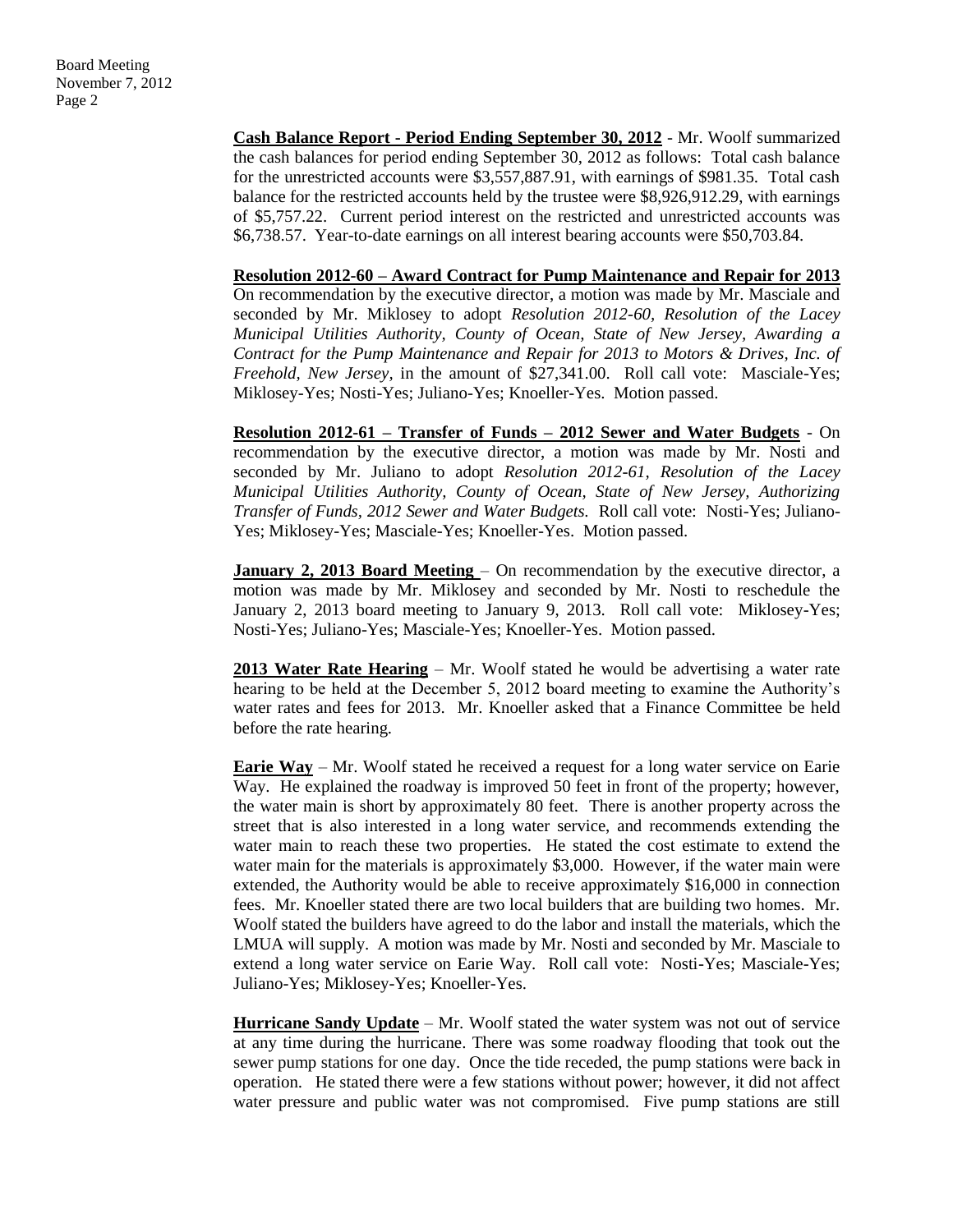without power and personnel continue to work around the clock to make sure there are no sanitary sewer overflows. Mr. Knoeller stated he observed the pump stations and recommends purchasing one or two additional generators. He asked Mr. Woolf to make a recommendation to the Board as to size and cost of additional generators.

## **BUSINESS**

**REPORT October Meter Reads** – Ms. Barrett reported 3,905 meters were read in October for Cycles 2 and 9. Forty-two work orders were cut to obtain manual reads not obtained during regular meter read routes. Seventeen reads were questioned because of high usage.

> **November Billing** – Ms. Barrett reported utility bills were mailed November  $2<sup>nd</sup>$  in the amount of \$839,769.65. Penalties were assessed on 3,801 past due accounts (all cycles) in the amount of \$28,367.95 for a total billing in November of \$868,137.60.

> **Customer Service –** Ms. Barrett reported thirty final reads with equipment inspections were performed in October with no violations. Thirty-three new customer welcome letters were mailed in September and five responses were received in October.

> **2013 Tax Lien Sale** – Ms. Barrett reported the Tax Collector's office would start collecting the Lacey MUA's delinquent charges, which are lienable, starting on December 3<sup>rd</sup>. Each Monday the Lacey MUA will receive a check for the funds collected by the Tax Collector during the prior week. The tax lien sale is scheduled for January 25, 2013.

## **ENGINEER'S**

**REPORT Resolution 2012-57 – Tentative and Final Sewer and Water Approval – Lacey Plaza, LLC** - Mr. Dittenhofer reported his office received the application and plans for tentative and final sewer and water approval for Lacey Plaza, LLC, Block 225, Lots 17.01 – 17.04. The applicant is proposing to construct an 81,501 SF commercial building consisting of 63,343 SF of retail spaces, 5,400 SF of restaurant spaces, and a 12,758 SF Retro Fitness health club on the western side of Route 9, south of Lakeside Drive South. The applicant proposes to utilize existing water services on-site and install additional services for fire protection. The applicant also proposes to install approximately 408 LF of 8" PVC sewer main and sanitary laterals to service the building. A grease trap is also proposed for the restaurants. On recommendation by the Authority's engineer, a motion was made by Mr. Masciale and seconded by Mr. Miklosey to adopt *Resolution 2012-57, Resolution of the Lacey Municipal Utilities Authority, County of Ocean, State of New Jersey, Tentative and Final Sewer and Water Approval, Lacey Plaza, LLC, Block 225, Lots 17.01 – 17.04.* Roll call vote: Masciale-Yes; Miklosey-Yes; Nosti-Yes; Juliano-Yes; Knoeller-Yes. Motion passed.

> **Resolution 2012-58 – Maintenance Bond Release – Beach Boulevard Bridge Water and Sewer Mains Relocation – CRJ Contracting Corp.** - On recommendation by the Authority's engineer, a motion was made by Mr. Miklosey and seconded by Mr. Nosti to adopt *Resolution 2012-58, Resolution of the Lacey Municipal Utilities Authority, County of Ocean, State of New Jersey, Maintenance Bond Release, Beach Boulevard Bridge Water and Sewer Mains Relocation, CRJ Contracting, Corp.* Roll call vote: Miklosey-Yes; Nosti-Yes; Juliano-Yes; Masciale-Yes; Knoeller-Yes. Motion passed.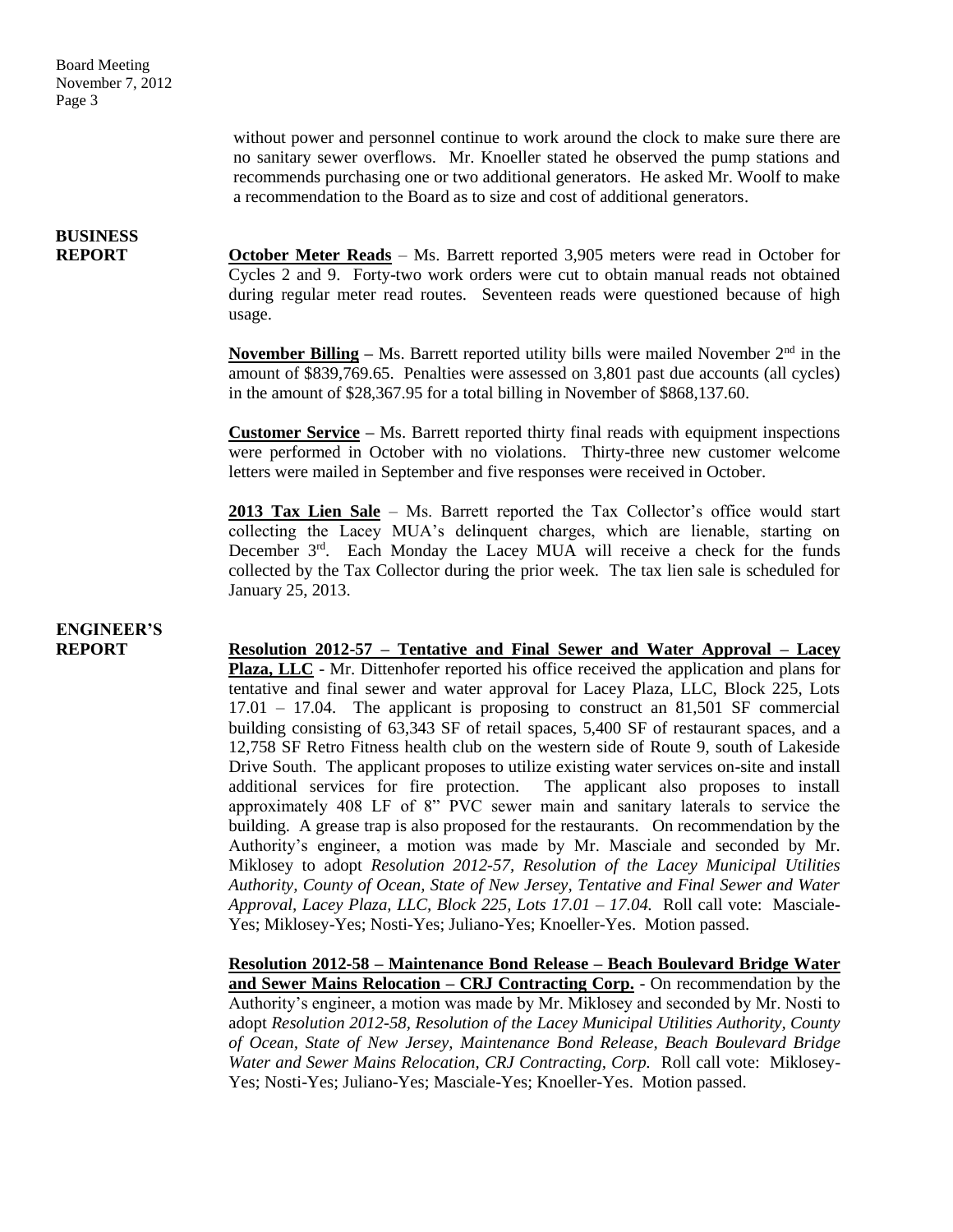**Resolution 2012-59 – Closeout Developer Escrow Account – Somme Street – David Verge** - On recommendation by the Authority's engineer, a motion was made by Mr. Nosti and seconded by Mr. Miklosey to adopt *Resolution 2012-59, Resolution of the Lacey Municipal Utilities Authority, County of Ocean, State of New Jersey, Closeout Developer Escrow Account, Somme Street, Blocks 1199, 1200, Lots 3-7, 12-14, David Verge.* Roll call vote: Nosti-Yes; Miklosey-Yes; Juliano-Yes; Masciale-Yes; Knoeller-Yes. Motion passed.

Water Treatment Plant No. 1 Upgrades – Mr. Dittenhofer stated construction has started. His office has prepared the application for administrative approval (Courtesy Review) for WTP No. 1 site, and preliminary and final major site plan for Well No. 8. A Planning Board meeting is scheduled for November 14<sup>th</sup>. Once the Courtesy Review is complete by the Planning Board, the zoning officer will release the zoning permits and the building permits will be issued. Mr. Knoeller stated he read the application and the Planning Board engineer's comments. He pointed out there are certain requirements put forth to the LMUA that the Planning Board's engineer is not informed on. The items that pertain to landscaping are non-existent because Homeland Security states that an 8 foot high fence is required, without anything obstructing that fence. This includes landscaping. Mr. Dittenhofer stated this issue would be addressed at the Planning Board meeting.

**Cleaning and Televising Contract No**  $7 - Mr$ **.** Dittenhofer stated the punch list items have been complete.

**S-2 and FRB-2 Pump Station Hydraulic Comminutor** – Mr. Dittenhofer stated this project is ongoing.

**MUA Garage Property** – Mr. Dittenhofer stated this project has to do with adding an additional cellular antenna to the tower at the LMUA garage property. He pointed out the Township's zoning officer would not release a zoning permit for this project. Mr. Knoeller stated Mr. Dasti sent the Township's attorney a letter informing him the Authority should be exempt from obtaining a zoning permit, since the Township previously waived the requirement to obtain a zoning permit and site-plan approval for the construction of the tower, as well as sub-leasing of the tower to cellular companies. Mr. Dittenhofer stated his office would be filing a waiver.

Mr. Knoeller stated at one time the Authority was charging the Board of Education rent to be in part of the building they occupy. Afterwards, the Authority rescinded in collecting rent. Now that the Authority owns that property, he would like to begin charging rent for that building in 2013. Mr. Knoeller asked Mr. Connors to have Mr. Dasti revisit this issue and to notify the Board of Education the Authority's intentions of a lease obligation.

**Hill Street Water Tank** – Mr. Dittenhofer reported the developer has donated the access driveway to the Hill Street water tank site to the Authority. The Planning Board engineer had requested to supply them with additional information.

Mr. Knoeller asked if the Authority is in compliance with the Soil Conservation District. Mr. Woolf stated final compliance has been issued.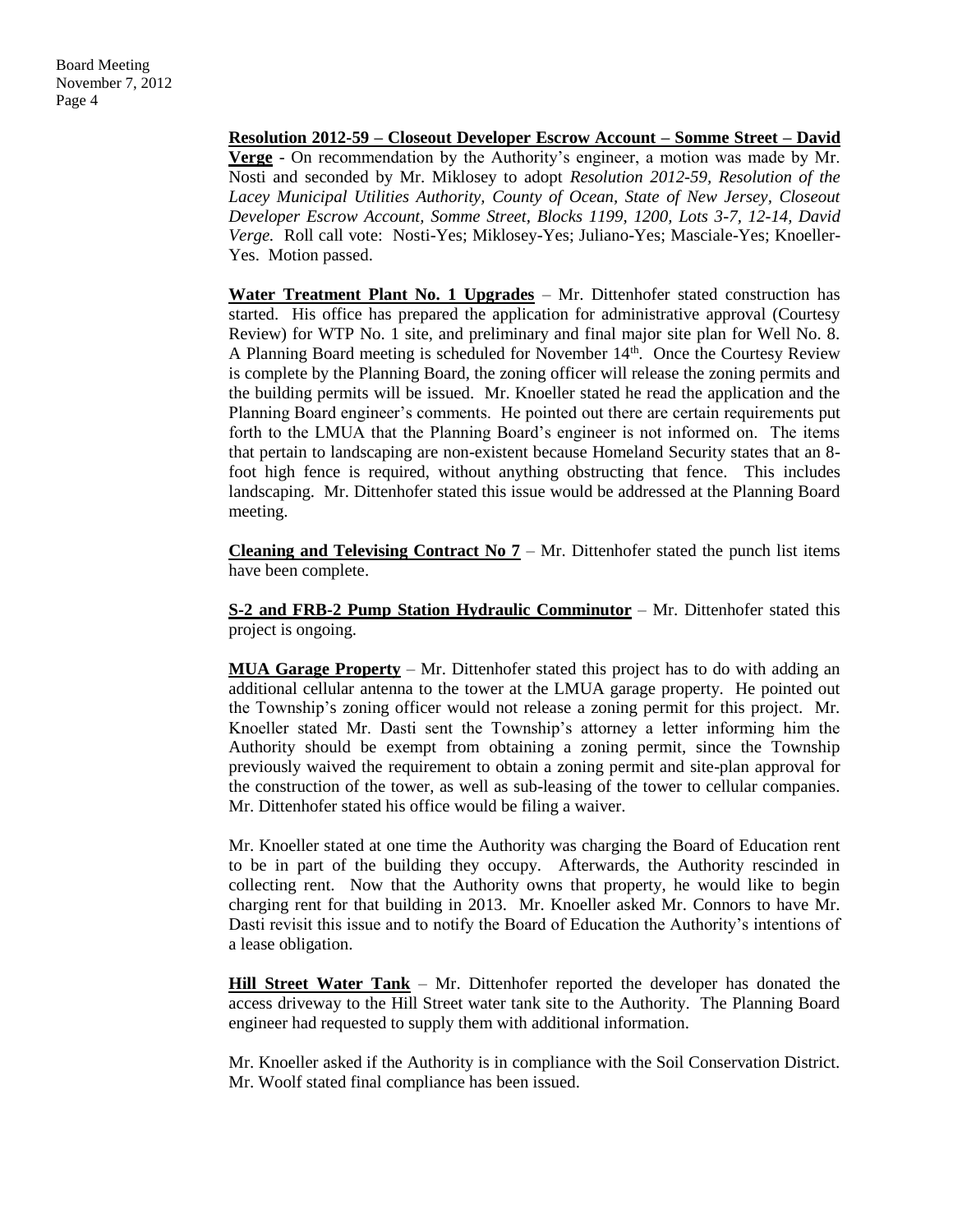# **ATTORNEY'S**

**REPORT OCUA Deficiency Report** – Mr. Connors stated a meeting is scheduled for November 9<sup>th</sup> with representatives of the OCUA to discuss this issue further.

> **Crown Castle** – Mr. Connors stated his office is expected to receive the closing proceeds within the next two (2) weeks.

> **Well No. 7 and Well No. 8 Site Plan Applications** – Mr. Connors stated notices have been mailed to all interested property owners for the Planning Board Hearing on November 13<sup>th</sup>.

> **Resolution 2012-62 – Authorize Executive Director to Execute Documents in Relation to Grant of Easement and Assignment of Lease for Global Signal Acquisitions** – On recommendation by the Authority's attorney, a motion was made by Mr. Masciale and seconded by Mr. Nosti to adopt *Resolution 2012-62, Resolution of the Lacey Municipal Utilities Authority, County of Ocean, State of New Jersey, Directing and Authorizing Edward Woolf, Executive Director, to Execute any and all Documents Necessary in Order to Facilitate the Grant of Easement and Assignment of Lease for Global Signal Acquisitions, IV, LLC.* Roll call vote: Masciale-Yes; Nosti-Yes; Juliano-Yes; Miklosey-Yes; Knoeller-Yes. Motion passed.

### **AUDITOR'S**

**REPORT Accountant's Status Report – Month Ended September 30, 2012** – Mr. Haines reported user charges for sewer resulted in a favorable variance for the month, but unfavorable year-to-date. User charges for water resulted in an unfavorable variance for the month, as well as year to date.

### **CORRESPONDENCE**

**Mr. & Mrs. Mattei, Elwood Street** – Requesting relief of utility bill, due to watering garden without separate meter. After consideration of this request, a motion was made by Mr. Miklosey and seconded by Mr. Masciale to grant a one-time adjustment on the sewer charges in the amount of \$388.90 (50,000 gallons). Roll call vote: Miklosey-Yes; Masciale-Yes; Nosti-Yes; Juliano-Yes; Knoeller-Yes. Motion passed.

**Lacey Self-Storage, Old Shore Road** – Requesting relief of utility bill, due to outside sprinkler system being left on. After consideration of this request, a motion was made by Mr. Masciale and seconded by Mr. Miklosey to grant a credit adjustment on the sewer charges in the amount of \$450.88 (86,000 gallons). Roll call vote: Masciale-Yes; Miklosey-Yes; Nosti-Yes; Juliano-Yes; Knoeller-Yes. Motion passed.

**Steve Bahrle, Devon Street** – Requesting relief of utility bill, due to unexplained high water usage. Based upon the available information, a waiver of a portion of the charges could not be supported.

**Cristo Taboada, Leeward Drive** – Requesting payment plan. After consideration of this request, a motion was made by Mr. Masciale and seconded by Mr. Miklosey to grant a payment plan for \$1,603.98 on the water charges. Roll call vote: Masciale-Yes; Miklosey-Yes; Nosti-Yes; Juliano-Yes; Knoeller-Yes. Motion passed.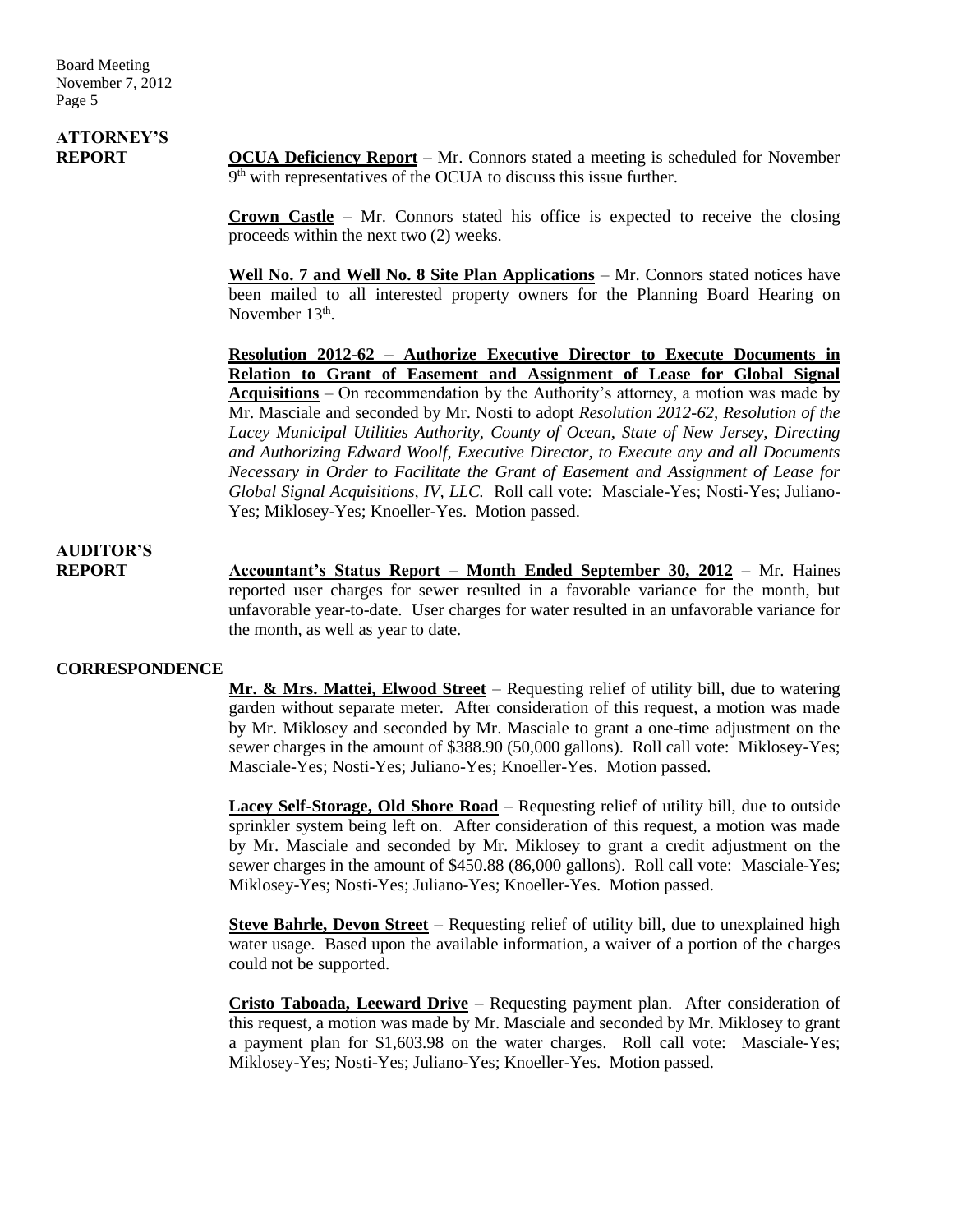**Loyal Order of Moose, Route 9** – Requesting relief of utility bill, due to broken pipe. Since the water from the leak did not go into the sewer system, a motion was made by Mr. Miklosey and seconded by Mr. Juliano to grant a credit adjustment on the sewer charges in the amount of \$650.60 (95,000 gallons). Roll call vote: Miklosey-Yes; Juliano-Yes; Nosti-Yes; Masciale-Yes; Knoeller-Yes. Motion passed.

**James Sharkey, Elwood Street** – Requesting relief of utility bill and payment plan, due to sprinkler leak. Since the water from the leak did not go into the sewer system, a motion was made by Mr. Miklosey and seconded by Mr. Masciale to grant a credit adjustment on the sewer charges of \$569.80 (74,000 gallons), as well as a payment plan on the water charges. Roll call vote: Miklosey-Yes; Masciale-Yes; Nosti-Yes; Juliano-Yes; Knoeller-Yes. Motion passed.

**OLD**

**NEW**

**BUSINESS** There was no old business to discuss

**BUSINESS** Mr. Woolf asked the Board if customers whose homes were damaged by the hurricane would be charged a water turn off fee of \$35.00. The Board agreed to waive the \$35.00 water turn-off fee. A motion was made by Mr. Miklosey and seconded by Mr. Masciale to waive the water turn off fee of 35.00 for those customer's whose homes have been damaged by the hurricane. Roll call vote: Miklosey-Yes; Masciale-Yes; Nosti-Yes; Juliano-Yes; Knoeller-Yes. Motion passed.

> Mr. Woolf stated due to the hurricane, several homes have been deemed uninhabitable by the Township. He asked if those customers would be given the same courtesy as a fire damaged home to cease service charges if the homeowner cuts and caps the service to the home. Mr. Knoeller stated those customers should be given the same courtesy.

> Ms. Barrett asked if those customers would be required to cut and cap. Mr. Knoeller stated if the home is deemed uninhabitable and a demolition permit is required the customer would be required to cut and cap. A motion was made by Mr. Miklosey and seconded by Mr. Masciale to require customers to cut and cap if their home is uninhabitable and are requiring a demolition permit. Roll call vote: Miklosey-Yes; Masciale-Yes; Nosti-Yes; Juliano-Yes; Knoeller-Yes. Motion passed.

> Mr. Woolf asked for those homes that need to be cut and capped, would an inspection fee apply. Mr. Knoeller stated the inspection fee should stand due to public safety.

> Mr. Woolf stated some radio MXUs were lost during the storm. He asked if it should be the customer's responsibility to replace the MXU. The Board agreed that it is the Authority's responsibility to replace the MXU at no charge to the customer.

> Mr. Woolf stated the LMUA office was closed on October  $29<sup>th</sup>$  and  $30<sup>th</sup>$ , which are the last two days customers can pay their utility bill without receiving a penalty. He recommended that the cutoff date be extended by two days without receiving a penalty. The Board agreed.

> Mr. Masciale asked if the fire hydrants that were out of service have been repaired. Mr. Woolf stated they have been repaired.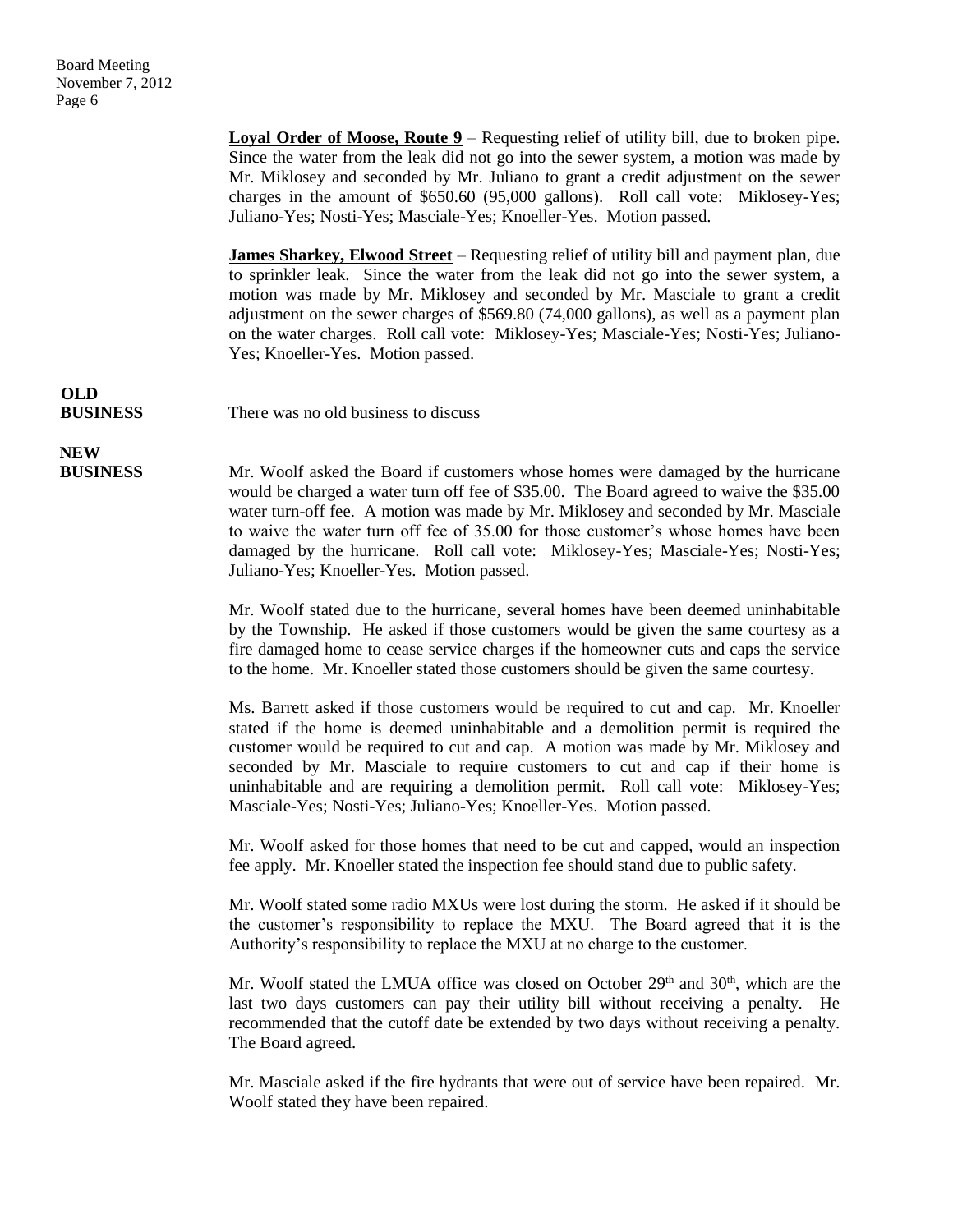Mr. Miklosey asked what is the policy on paying LMUA employees on the two days that the office was closed. Mr. Woolf stated the Governor declared a State of Emergency; therefore, employees will be paid for the two days.

| <b>PUBLIC BUSINESS/</b> |
|-------------------------|
| COMMENT                 |

There was no public business/comment.

## **PAYMENT OF**

**VOUCHERS** WHEREAS, the members of the Lacey Municipal Utilities Authority carefully examined all vouchers presented for payment of claims;

> **NOW, THEREFORE, BE IT RESOLVED** by the Lacey Municipal Utilities Authority that:

> 1. Said vouchers in the sum of \$278,731.49 be same are hereby approved to be paid.

2. Said vouchers are listed on the attached computer check register.

A motion was made by Mr. Nosti and seconded by Mr. Masciale to adopt the above resolution. Roll call vote: Nosti-Yes; Masciale-Yes; Juliano-Yes, but abstains on South Jersey Auto Supply; Miklosey-Yes; Knoeller-Yes. Motion passed.

**CLOSED** 

#### **SESSION RESOLUTION**

**WHEREAS,** Section 8 of the Open Public Meetings Act, Chapter 231, Public Law 1975 permits the exclusion of the public from a meeting in certain circumstances;

**WHEREAS**, this public body is of the opinion that such circumstances presently exist.

**NOW, THEREFORE, BE IT RESOLVED** by the Lacey Municipal Utilities Authority, County of Ocean and State of New Jersey as follows:

1. The public shall be excluded from discussion of action upon the hereinafterspecified subject matter.

2. The general nature of this closed session concerns potential litigation.

3. It is anticipated at this time that the above-stated matter will be made public once this matter has been resolved.

4. This resolution shall take effect immediately.

A motion was made by Mr. Masciale and seconded by Mr. Miklosey to adopt the above resolution. Roll call vote: Unanimously approved.

Separate minutes were kept on the above closed session.